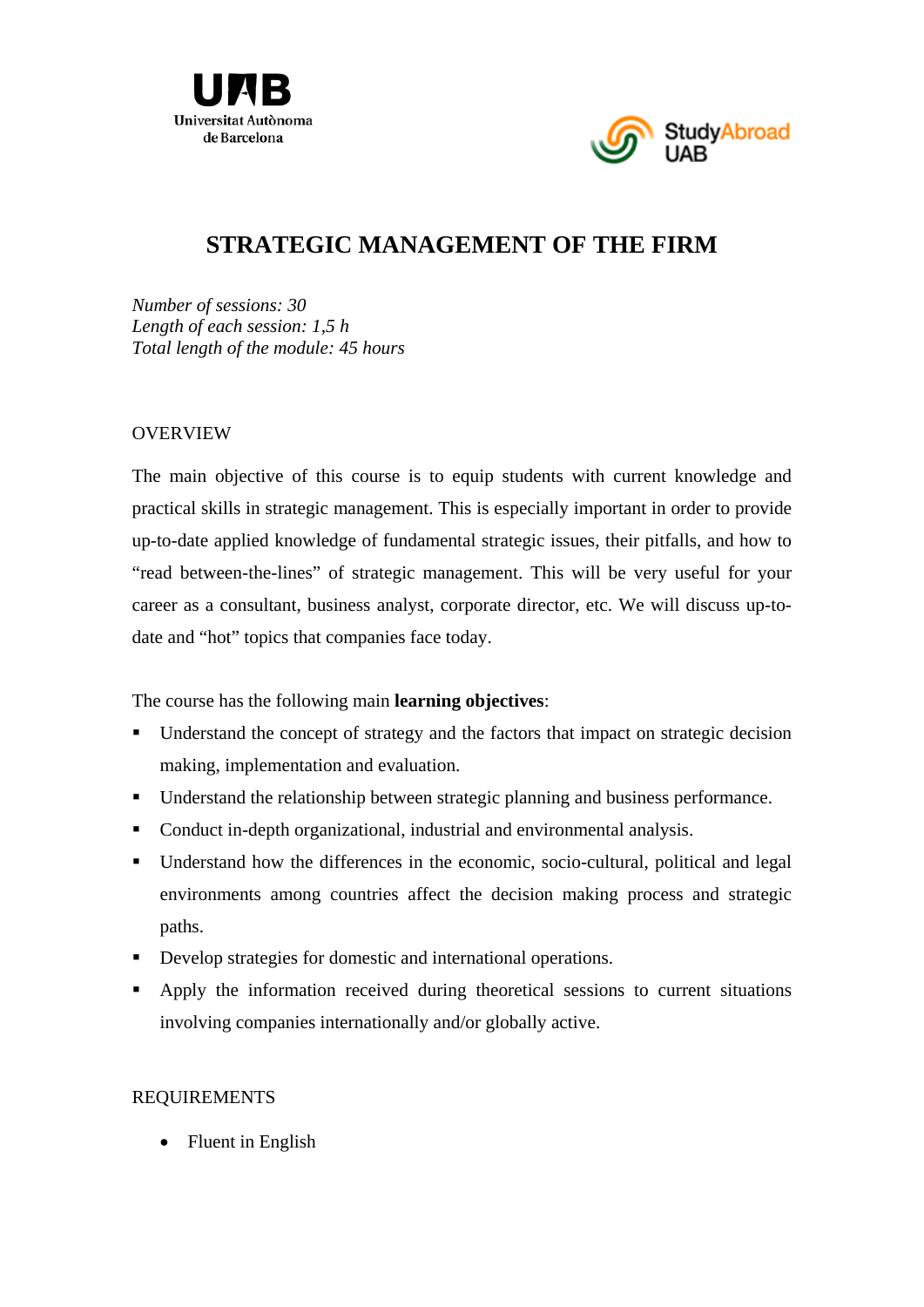



### **CONTENTS**

Classes will be conducted in seminar format promoting student's participation. Attendance is not compulsory, but it is crucial to attain a satisfactory grade. It is important to remark that most of the theoretical material is needed to undertake the case studies and the presentations. Fundamental theoretical notions and special issues in strategic management will be discussed in class and applied on case studies. Although there is a theoretical base, the class is mainly case study based.

The outline of the course follows:

- 1. Course Introduction, Overview of course requirements, Group assignments, etc.
- 2. The Scope And Challenge of Strategic Management
- 3. The Cultural Environment of Global Markets
- 4. Organizational Structure and its Impact on Firm Performance
- 5. Industry Analysis
- 6. Internal Analysis
- 7. Sources of Sustainable Competitive Advantage
- 8. Matching Strategies According to the Industry and the Firm's characteristics

# **GRADING**

The final grade of each student is determined considering the following weights:

**20%** - **Participation**: Participation in class and involvement in class debates during presentations

**35%** - **Case-study assignments:** Quality and originality, as well as commitment will be considered.

**45%** - **Final Case:** The Analysis of the *European Low-Cost Airline Industry*. For this final report quality and originality, and the application of those concepts given in class are valued. For the oral presentation, group dynamics and the quality of the presentation (oral skills and the quality of the support material used) are important.